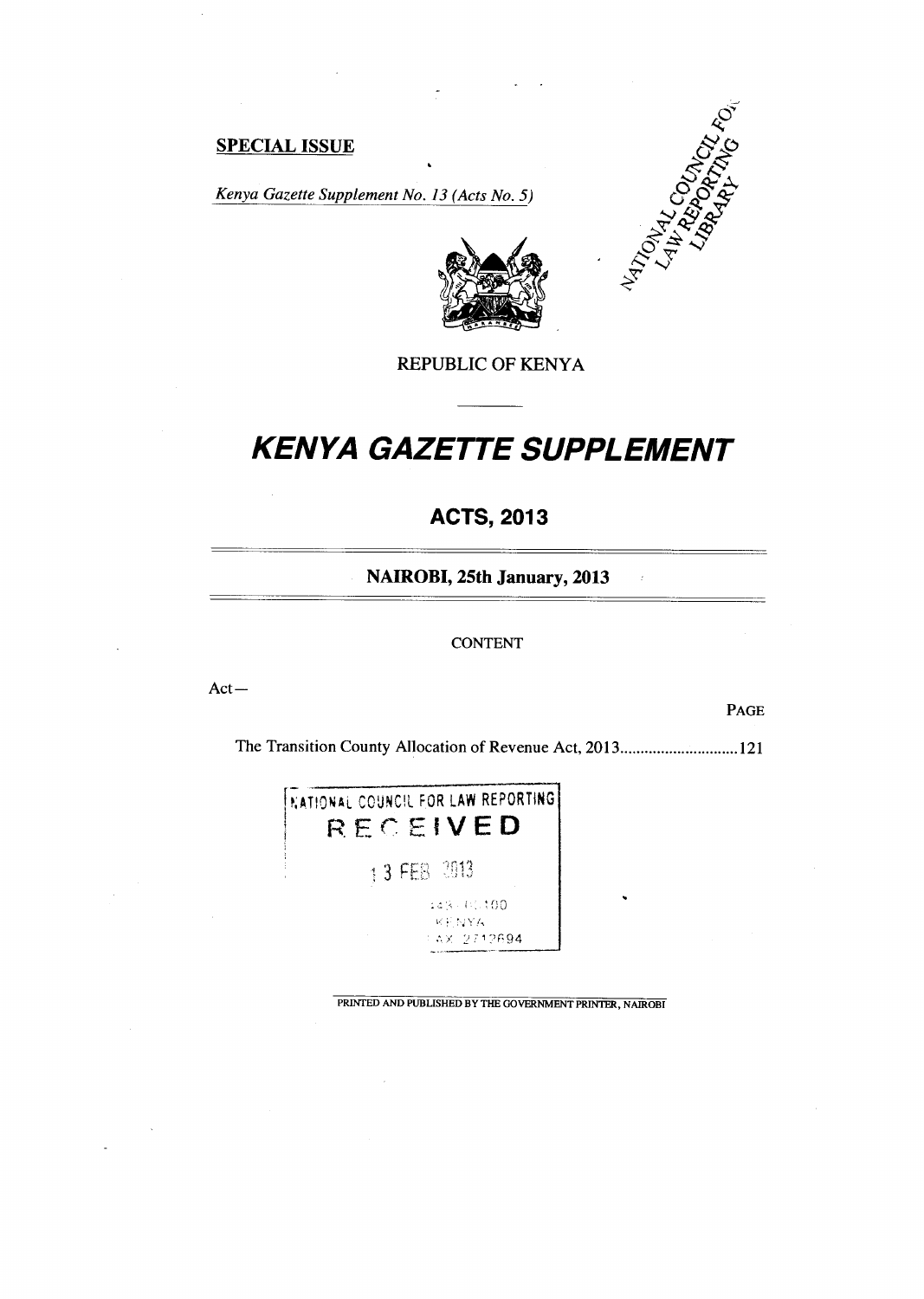## **THE TRANSITION COUNTY ALLOCATION OF REVENUE ACT, 2013 No. 6 of 2013**

## *Date of Assent: 14th January, 2013*

*Date of Commencement: 25th January, 2013* 

#### **ARRANGEMENT OF SECTIONS**

#### *Section*

*1— Short* title.

2—Interpretation.

3—Object and purpose of the Act.

 $\frac{1}{\epsilon}$ 

4—Allocation of revenue.

5—Transfer made in error or fraudulently.

6— Application of the Public Finance Management Act, 2012.

7—Report on actual transfers.

8—Books of accounts to reflect national government transfers.

9—Resolution of disputes and payment of wasteful expenditure.

10—Financial misconduct.

11 — Regulations.

#### **SCHEDULE**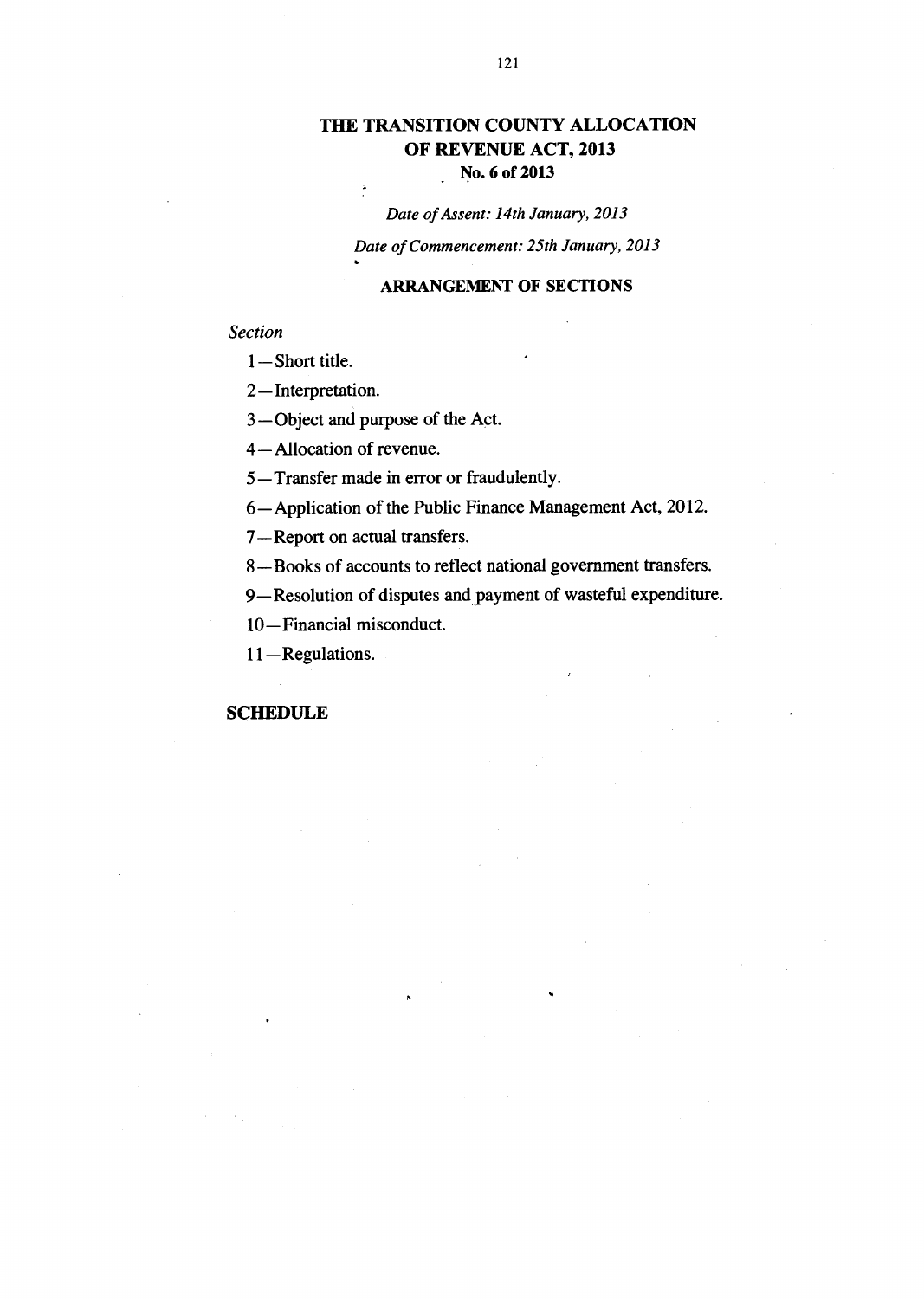#### No. 6 *Transition County Allocation of Revenue* 2013

#### **AN ACT of Parliament to provide for allocations for wages and administration costs for the county executive and county assemblies for the period March to June, 2013 and the responsibilities of national and county governments in relation thereto and for connected purposes**

**ENACTED** by the Parliament of Kenya, as follows-

**1.** This Act may be cited as the Transition County Allocation of Revenue Act, 2013.

Interpretation.

Short title.

**2.** In this Act, unless the context otherwise require–

"Cabinet Secretary" means the Cabinet Secretary responsible for finance;

of the Commission on Revenue Allocation Act, 2011;

"revenue" has the meaning assigned to it in section 2

"State Organ" has the meaning assigned to it in

No. 16 of 2011.

No. 1 of 2012.

No. 18 of 2012. Object and purpose of the Act.

Article 260 of the Constitution; "Transition Authority" means the Transition Authority

established under section 4 of the Transition to Devolved Government Act, 2012; and

"Wasteful expenditure" has the meaning assigned to it in section 2 of the Public Finance Management Act, 2012.

**3.** The object and purpose of this Act is to provide for the sharing of revenue raised nationally among the county governments —

- (a) for the purpose of wages and administration costs and any other expenses for the county executive and county assemblies; and
- (b) to facilitate the transfer of county allocations in this Act from the Consolidated Fund to the relevant County Revenue Fund, for the period commencing March to June, 2013.

**4.** (1) Each county government allocation shall be as set out in Column **B** of the Schedule.

(2) Each county government's allocation under subsection (1), shall be transferred to the respective County Revenue Fund in accordance with a payment schedule prepared by the National Treasury in consultation with the Transition Authority.

Allocation of revenue.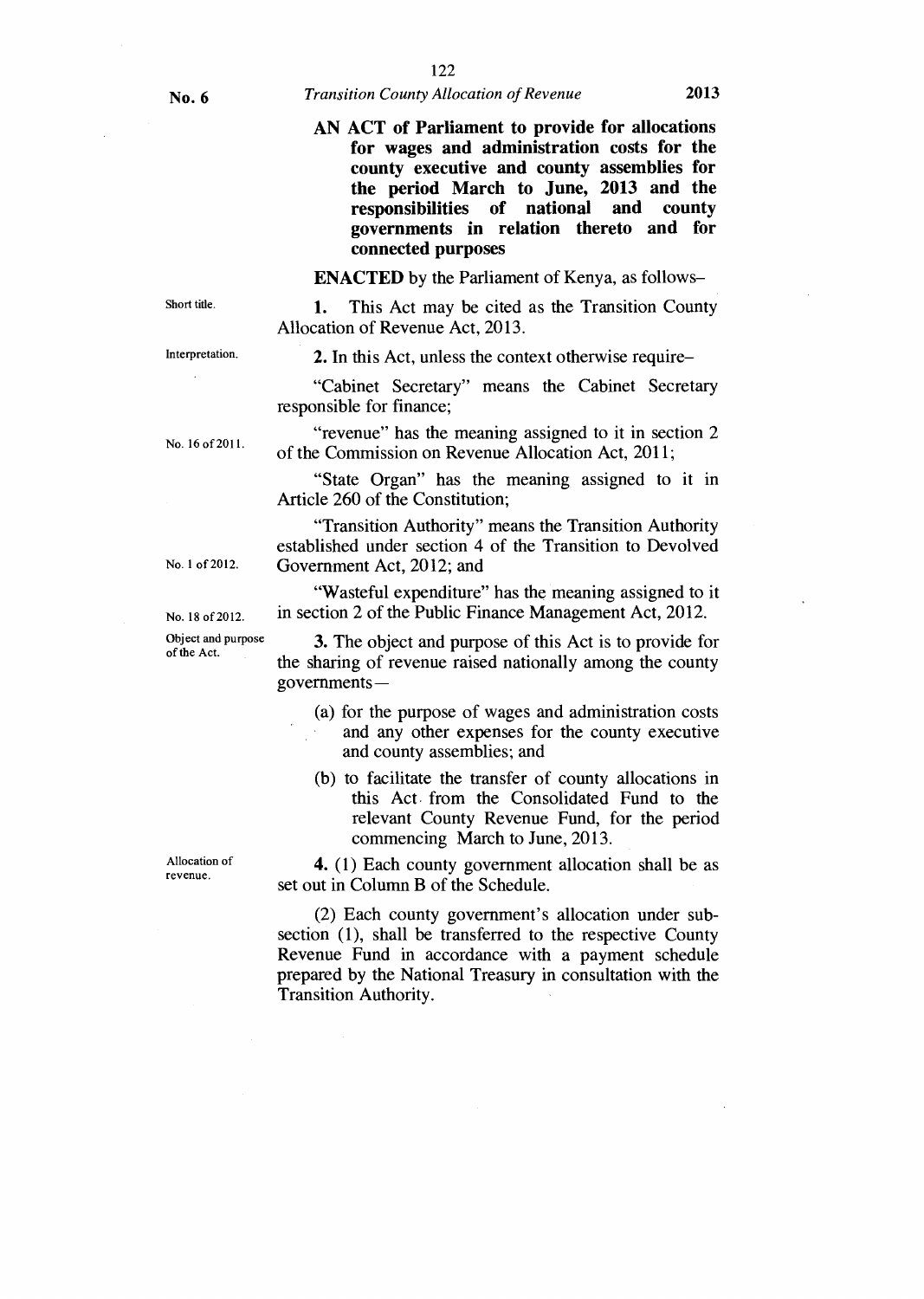(3) The allocation for county government functions to be performed by the national government shall be as set out in column C of the Schedule.

5. (1) Notwithstanding the provisions of any other law, where it is determined that the transfer of funds to a county government or county public entity was done in error or fraudulently, such a transfer shall be regarded as not legally due to that county government or county government public entity, as the case may be.

(2) An erroneous transfer contemplated in sub-section (1) may be recovered immediately, or may be set-off against future grant transfers to that county government or county government public entity.

6. For the avoidance of doubt, the duties of the National Treasury and County Treasuries shall be as provided for in the Public Finance Management Act, 2012.

**7.** The National Treasury shall publish a monthly report on actual transfers of all allocations to county governments under this Act.

**8.** (1) The Transition County Treasury or County Treasury, as the case maybe, shall reflect all transfers from the national government in its books of accounts.

(2) A Transition County Treasury or County Treasury shall, as part of its consolidated quarterly and annual reports as required by the Public Finance Management Act, 2012, in the format prescribed by the National Treasury, report on—

- (a) actual transfers received by the county government from the national government; and
- (b) actual expenditure relating to the transfers, up to the end of that quarter or year as the case may be.

**9. (1)** Any State Organ involved in an intergovernmental dispute regarding any provision of this Act or any division of revenue or allocation shall, before instituting court proceedings to resolve such dispute, make every effort to settle the dispute with the other State Organ concerned, including exhausting all intergovernmental alternative mechanisms provided for resolving disputes in relevant legislation.

Transfers made in error or fraudulently.

Application of the Public Finance Management Act, 2012.

Report on actual transfers.

Books of accounts to reflect national government transfers.

No. 18 of 2012.

Resolution of disputes.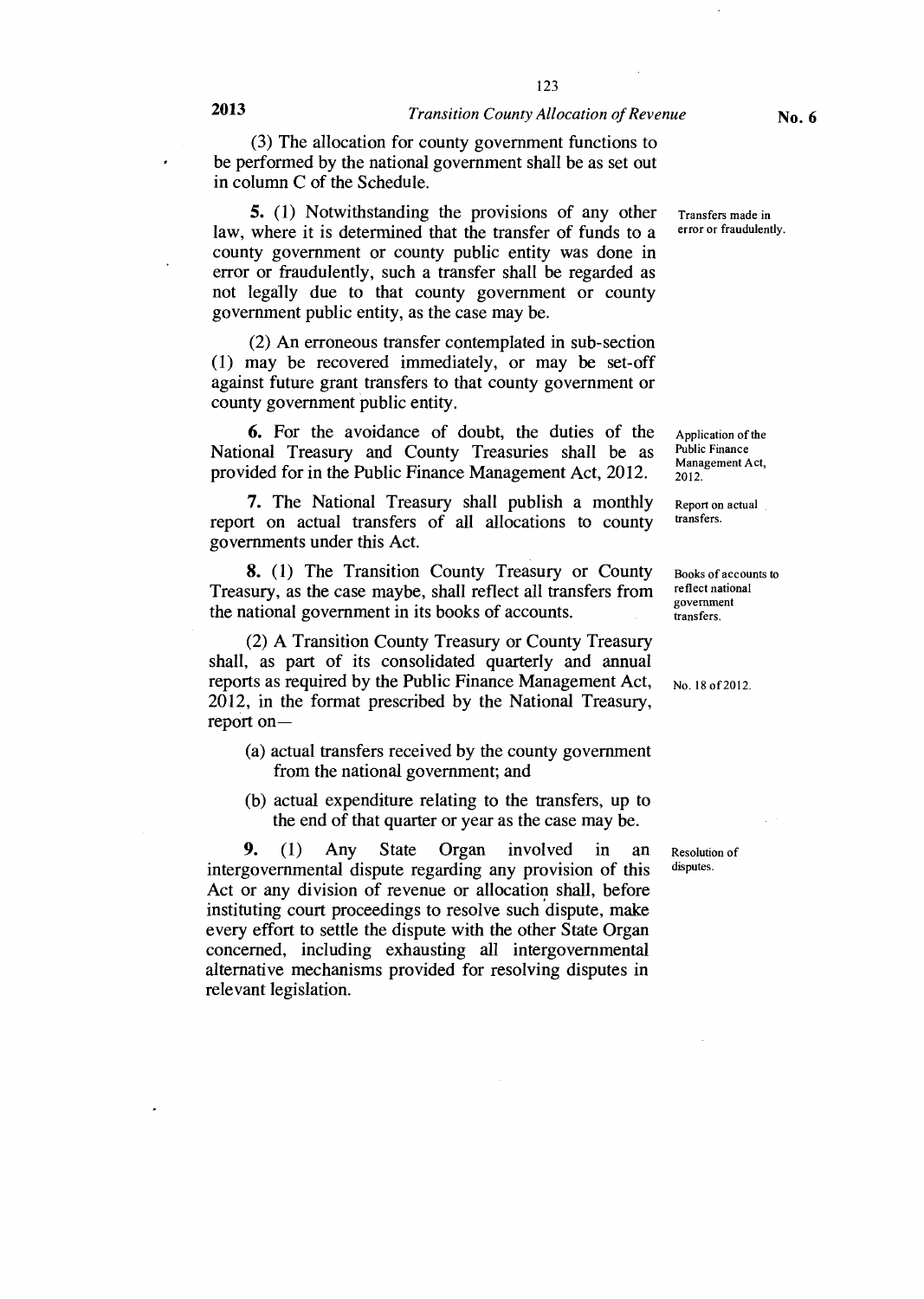#### No. 6 *Transition County Allocation of Revenue* 2013

(2) If a court is satisfied that a State Organ, in an attempt to resolve a dispute has not exhausted all the mechanisms for alternative dispute resolutions as contemplated in section 35 of the Intergovernmental Relations Act, 2012 and refers the dispute back for the reason that the State Organ has not complied with subsection (1), the expenditure incurred by that State Organ in approaching the court shall be regarded as wasteful expenditure.

(3) The costs in respect of wasteful expenditure referred to in subsection (2) shall, in accordance with a prescribed procedure, be recovered without delay from the person who caused the state organ not to comply with the requirements of subsection (1).

10. Despite anything to the contrary contained in any law, any serious or persistent non-compliance with provisions of this Act shall constitute a financial misconduct under the Public Finance Management Act, 2012.

Regulations. 11. The Cabinet Secretary may, by notice in the Kenya Gazette, make regulations regarding —

> (a) anything which may be prescribed in terms of this Act; and

> (b) any subsidiary or incidental administrative or procedural matter that it is necessary to prescribe for the proper implementation or administration of this Act.

Financial Misconduct.

No. 18 of 2012.

No.2 of 2012.

Ą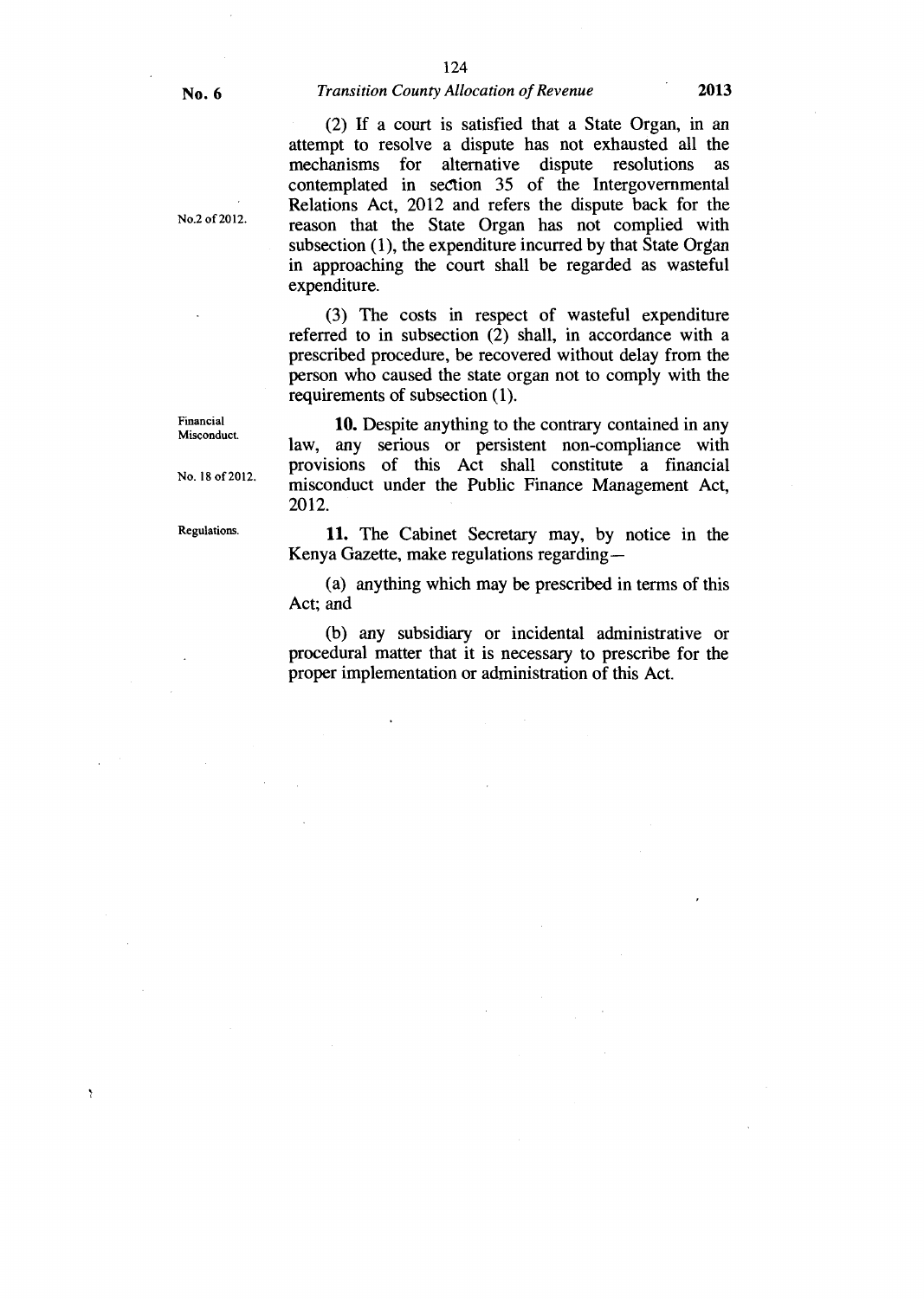125

 $\epsilon$ 

# **2013** *Transition County Allocation of Revenue* **No. 6**

**SCHEDULE (s.4)** 

## **County Allocations for the 2012/13 financial year (Figures in KSh.)**

|                 | <b>COLUMN A</b>  | <b>COLUMN B</b>          | COLUMN $C = (A-B)$         |
|-----------------|------------------|--------------------------|----------------------------|
| County          | Total Cost of    | Allocations to be        | <b>Allocations</b> for     |
|                 | Devolved         | Transferred to           | <b>County Functions to</b> |
|                 | <b>Functions</b> | County                   | be Performed by the        |
|                 |                  | <b>Governments</b>       | National                   |
|                 |                  | <b>Immediately After</b> | Government                 |
|                 |                  | <b>Elections</b>         |                            |
| Baringo         | 3,105,094,964    | 167,256,975              | 2,937,837,989              |
| <b>Bomet</b>    | 2,429,033,638    | 177,291,444              | 2,251742,194               |
| Bungoma         | 5,027,062,509    | 289,098,464              | 4,737,964,045              |
| <b>Busia</b>    | 3,338,337,752    | 204,893,279              | 3,133,444,473              |
| Elgeyo/Marakwet | 2,676,747,712    | 123, 169, 798            | 2,553,577,914              |
| Embu            | 3,566,734,212    | 144,564,942              | 3,422,169,270              |
| Garissa         | 3,586,016,332    | 217,388,329              | 3,368,628,003              |
| Homa Bay        | 4,799,786,349    | 212,227,537              | 4,587,558,812              |
| Isiolo          | 1,895,411,010    | 115,138,304              | 1,780,272,706              |
| Kajiado         | 2,784,066,116    | 166,166,769              | 2,617,899,347              |
| Kakamega        | 6,416,368,415    | 335,494,219              | 6,080,874,196              |
| Kericho         | 3,487,813,885    | 169,668,084              | 3,318,145,801              |
| Kiambu          | 7,531,807,961    | 281,065,927              | 7,250,742,034              |
| Kilifi          | 4,123,451,591    | 280, 233, 425            | 3,843,218,166              |
| Kirinyaga       | 2,953,052,138    | 133,240,926              | 2,819,811,212              |
| Kisii           | 5,092,748,627    | 267, 165, 122            | 4,825,583,505              |
| Kisumu          | 5,557,337,405    | 213,967,379              | 5,343,370,026              |
| Kitui           | 4,308,536,527    | 273,681,740              | 4,034,854,787              |
| Kwale           | 2,661,478,334    | 193,053,229              | 2,468,425,105              |
| Laikipia        | 2,331,998,317    | 129,910,803              | 2,202,087,514              |
| Lamu            | 1,787,192,540    | 77,260,390               | 1,709,932,150              |
| Machakos        | 4,937,835,141    | 254,918,456              | 4,682,916,685              |
| Makueni         | 3,441,106,487    | 224,836,164              | 3,216,270,323              |
| Mandera         | 2,407,785,507    | 337,276,386              | 2,070,509,121              |
| Marsabit        | 2,409,299,308    | 195,437,951              | 2,213,861,357              |
| Meru            | 6,141,982,836    | 244,561,818              | 5,897,421,018              |
| Migori          | 4,242,180,870    | 219,826,411              | 4,022,354,459              |
| Mombasa         | 6,094,711,507    | 195,756,188              | 5,898,955,319              |